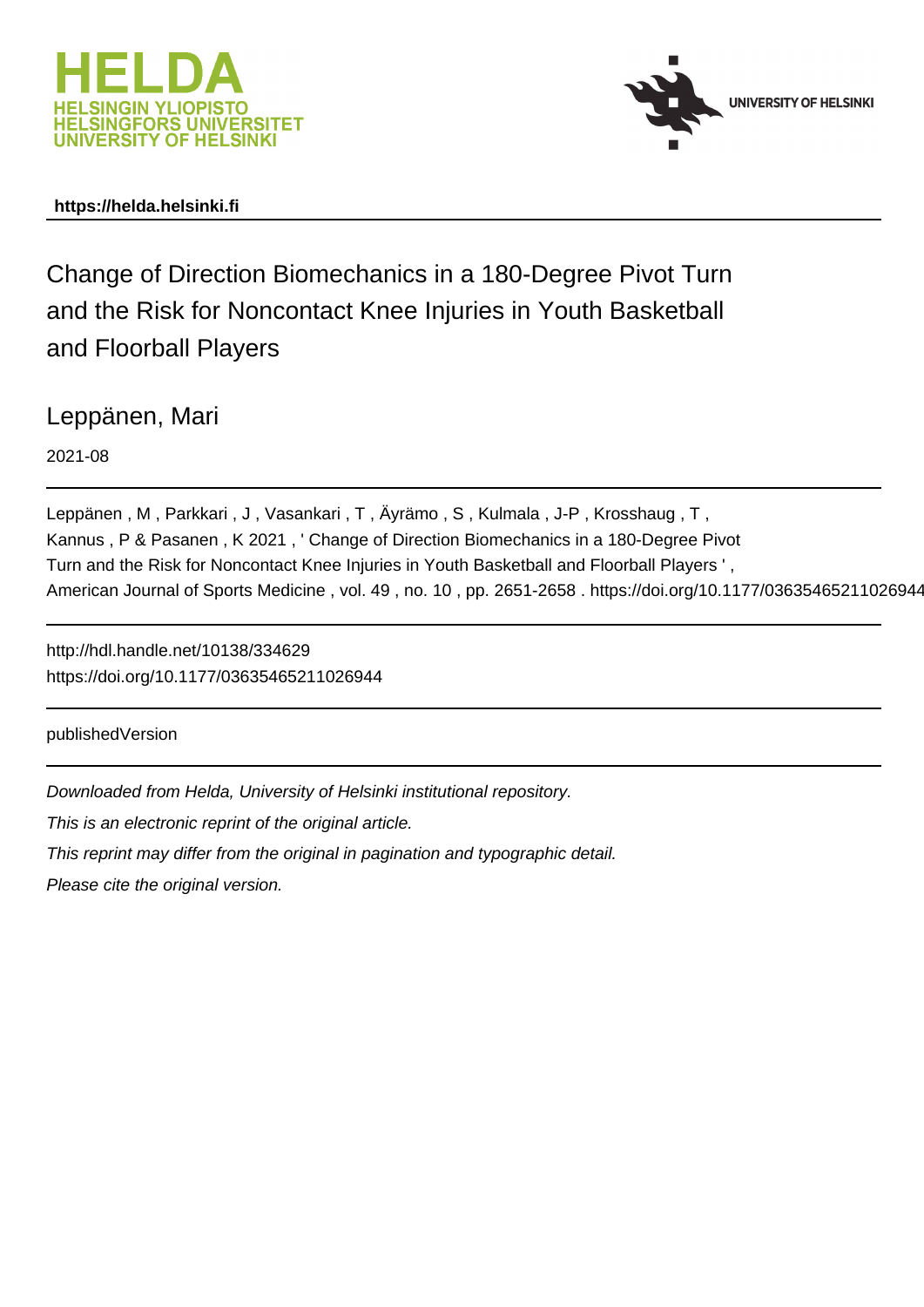

# Change of Direction Biomechanics in a 180-Degree Pivot Turn and the Risk for Noncontact Knee Injuries in Youth Basketball and Floorball Players

Mari Leppänen,\*<sup>†‡</sup> PhD, Jari Parkkari,<sup>†‡</sup> MD, PhD, Tommi Vasankari,<sup>†§</sup> MD, PhD, Sami Äyrämö,<sup>||</sup> PhD, Juha-Pekka Kulmala,<sup>¶</sup> PhD, Tron Krosshaug,<sup>#</sup> PhD, Pekka Kannus,<sup>†‡</sup> MD, PhD, and Kati Pasanen,<sup>†\*\*††‡‡</sup> PT, MSc, PhD *Investigation performed at the Tampere Research Center of Sports Medicine, UKK Institute, Tampere, Finland*

Background: Studies investigating biomechanical risk factors for knee injuries in sport-specific tasks are needed.

Purpose: To investigate the association between change of direction (COD) biomechanics in a 180-degree pivot turn and knee injury risk among youth team sport players.

Study Design: Cohort study; Level of evidence, 2.

Methods: A total of 258 female and male basketball and floorball players (age range, 12-21 years) participated in the baseline COD test and follow-up. Complete data were obtained from 489 player-legs. Injuries, practice, and game exposure were registered for 12 months. The COD test consisted of a quick ball pass before and after a high-speed 180-degree pivot turn on the force plates. The following variables were analyzed: peak vertical ground-reaction force (N/kg); peak trunk lateral flexion angle (degree); peak knee flexion angle (degree); peak knee valgus angle (degree); peak knee flexion moment (N-m/kg); peak knee abduction moment (N-m/kg); and peak knee internal and external rotation moments (N-m/kg). Legs were analyzed separately and the mean of 3 trials was used in the analysis. Main outcome measure was a new acute noncontact knee injury.

Results: A total of 18 new noncontact knee injuries were registered (0.3 injuries/1000 hours of exposure). Female players sustained 14 knee injuries and male players 4. A higher rate of knee injuries was observed in female players compared with male players (incidence rate ratio, 6.2; 95% CI, 2.1-21.7). Of all knee injuries, 8 were anterior cruciate ligament (ACL) injuries, all in female players. Female players displayed significantly larger peak knee valgus angles compared with male players (mean for female and male players, respectively: 13.9°  $\pm$  9.4° and 2.0°  $\pm$  8.5°). No significant associations between biomechanical variables and knee injury risk were found.

Conclusion: Female players were at increased risk of knee and ACL injury compared with male players. Female players performed the 180-degree pivot turn with significantly larger knee valgus compared with male players. However, none of the investigated variables was associated with knee injury risk in youth basketball and floorball players.

Keywords: knee injuries; ACL injuries; risk factors; screening; biomechanics; team sports

Noncontact knee injury rates are alarmingly high and represent a significant concern in many pivoting sports, such as basketball<sup>2,22</sup> and floorball.<sup>29,36</sup> Severe knee injuries, such as anterior cruciate ligament (ACL) injury, will not only cause long-term absence from sports, but also devastating health problems. One of the serious consequences associated with acute knee injuries is early posttraumatic osteoarthritis. $21,41$  Furthermore, athletes with a previous

The American Journal of Sports Medicine 2021;49(10):2651–2658 DOI: 10.1177/03635465211026944 2021 The Author(s)



knee injury frequently report negative health-related outcomes, such as knee-related symptoms, decreased quality of life, and higher body mass index.<sup>40</sup> Although the effectiveness of multicomponent injury prevention programs to prevent knee injuries has been well-established, $5$  the incidence of acute noncontact knee injuries remains high in youth team sports.  $\!\!^{27,28}$ 

Identifying injury etiology is an important part of successful injury prevention. $37$  It is therefore important to investigate the risk factors that play a part in the occurrence of acute knee injuries. Acute noncontact knee injuries often occur during rapid dynamic movements such as change of direction (COD) maneuvers,<sup>4,26</sup> which are associated with high external loads on the knee joint.<sup>3</sup> The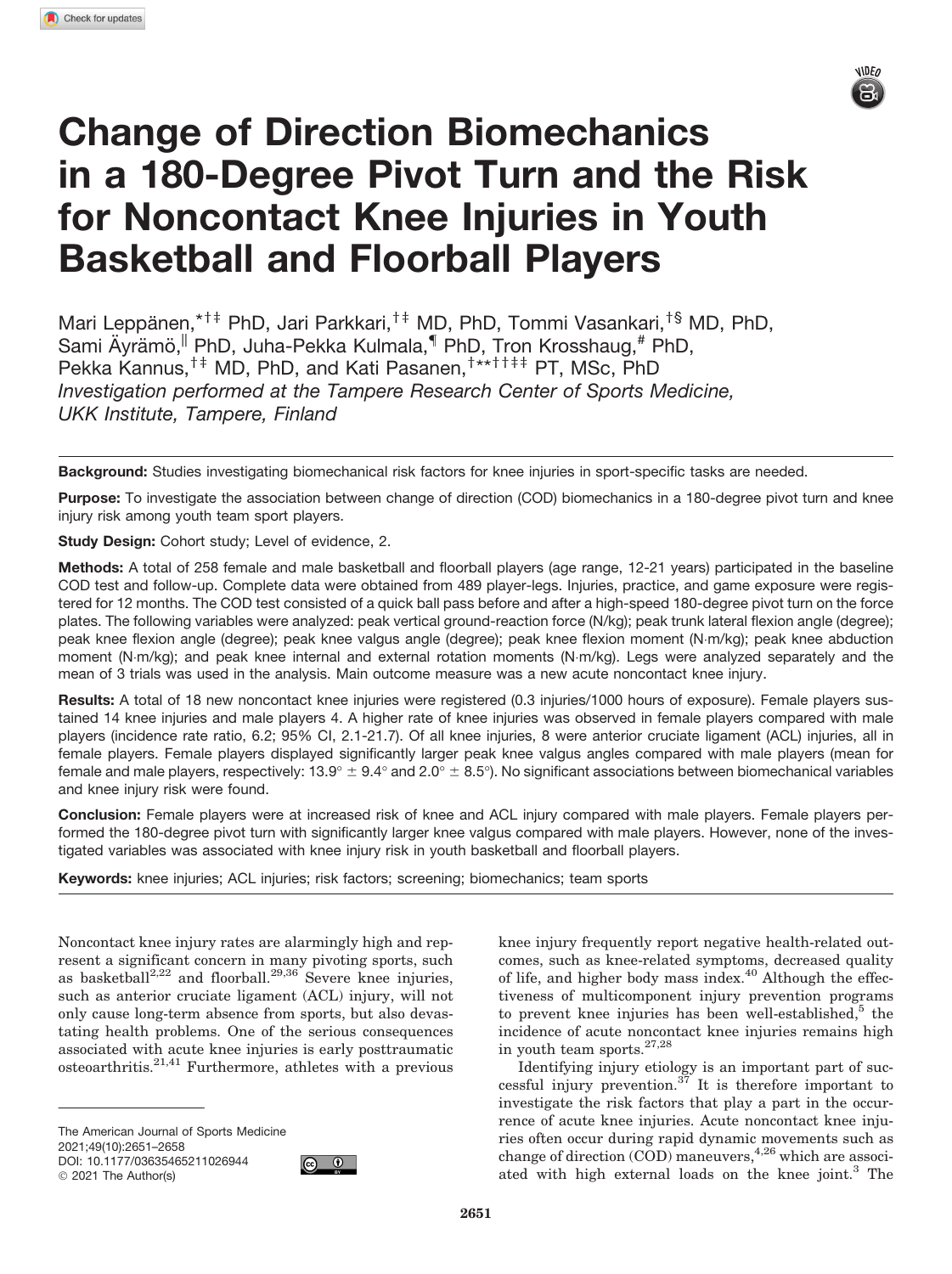mechanism of ACL injury during sidestep cutting appears to include combinations of knee valgus, anterior tibial translation, and possibly internal rotation of the tibia when the knee is close to full extension.<sup>12,13</sup> However, it is currently not known whether these or other biomechanical COD characteristics of athletes are associated with increased risk of future knee injuries, since prospective risk factor studies are lacking.

Previous prospective studies focusing on biomechanical risk factors for knee or ACL injuries have used baseline tests such as double- or single-leg vertical drop jump,<sup>7,16,18,19</sup> single-leg squat,<sup>32,33</sup> standing knee-lift,<sup>20</sup> and core stability  $43,44$  as screening tasks. These studies have identified a number of risk factors, including knee valgus loading,  $7,10$  stiff landings,  $^{18,19}$  and altered hip con- $\text{trol}^{20}$  as well as decreased core proprioception<sup>44</sup> and core stability.<sup>43</sup> Nevertheless, evidence gathered from these investigations is conflicting,  $^{16,34}$  highlighting the need for improved tests. The use of more game-specific tasks, such as COD maneuvers, will generate substantially higher knee loads $14$  and are more closely related to actual injury situations. Thus, this task may be a better tool for investigating associations between COD biomechanics and knee injury.

The main aim of this study was to investigate the association between 180-degree pivot turn biomechanics and noncontact knee injury risk among youth basketball and floorball players. The secondary aim was to investigate the association between the pivot-turn biomechanics and noncontact ACL injury risk in female players. Furthermore, we aimed to describe potential sex differences in pivot-turn biomechanics.

## METHODS

This prospective 12-month cohort study is a part of a large research project investigating risk factors of lower-extremity injuries in youth team sports. Detailed information on the study project is described elsewhere.<sup>30</sup> The study has been conducted in accordance with the Declaration of Helsinki and was approved by the ethics committee of the Pirkanmaa Hospital District, Tampere, Finland (ETL-code R10169).

# **Participants**

We invited 9 basketball and 9 floorball teams from the 2 highest junior league levels from the Tampere region, Finland, to participate in the study. Players who were official members of the participating teams, and injury-free at baseline, were eligible for participation. Participating players completed a baseline questionnaire covering information about previous knee injuries and orthopaedic operations. Players with previous injuries were included if they were fully recovered when they entered the study. All participants signed a written informed consent form before the study, including parental consent for players aged \18 years.

A total of 319 players gave their consent of participation (Figure 1). Of them, 8 players stopped playing on participating teams before the follow-up, 18 players had an ongoing injury at baseline, 15 players did not participate in the test, and 20 players did not have 3 successful test trials (from either leg) and were excluded from the risk factor analyses. The reasons for excluding players with unsuccessful test trials included technical problems in 6 cases (ie, players were unable to do the COD correctly) and measurement-related issues, such as problems with markers, cameras, or force plates, in 14 cases. Test data from 1 leg only was included from 27 players. Of these, 9 players had technical difficulties and in 21 cases there were measurement-related reasons. Overall, data from 258 players (489 player-legs) were included in the analyses. After baseline screening testing, the players were followed prospectively for new knee injuries and game/practice exposure was documented for 12 months.

## Screening Test

At baseline, players performed a sport-specific, 180-degree pivot turn test in our 3-dimensional (3-D) motion analysis laboratory. The test was developed for the purpose of this study.<sup>30</sup> The test was designed by a national floorball team coach (K.P.). In addition, top-level basketball coaches were consulted before the study to confirm that the test would work for youth basketball players as well.

All players wore shorts and indoor sports shoes, and female players additionally wore sports bras. We measured height and body mass as well as knee and ankle joint widths before the test. One trained physical therapist

\*Address correspondence to Mari Leppänen, PhD, Tampere Research Center of Sport Medicine, UKK Institute, Kaupinpuistonkatu 1, Tampere, 33501, Finland (email: mari.leppanen@ukkinstituutti.fi) (Twitter: @mari\_leppanen).

Tampere Research Center of Sports Medicine, UKK Institute, Tampere, Finland.

<sup>&</sup>lt;sup>‡</sup>Tampere University Hospital, Tampere, Finland.

<sup>§</sup> Faculty of Medicine and Health Technology, Tampere University, Tampere, Finland.

<sup>&</sup>lt;sup>||</sup>Faculty of Information Technology, University of Jyväskylä, Jyväskylä, Finland.

Motion Analysis Laboratory, Children's Hospital, University of Helsinki and Helsinki University Hospital, Helsinki, Finland.

<sup>#</sup> Oslo Sports Trauma Research Center, Department of Sports Medicine, Norwegian School of Sport Science, Oslo, Norway.

<sup>\*\*</sup>Faculty of Kinesiology, Sport Injury Prevention Research Centre, University of Calgary, Calgary, Alberta, Canada.<br><sup>††</sup>Alberta Children's Hospital Research Institute, University of Calgary, Calgary, Alberta, Canada.<br><sup>‡‡</sup>M

Submitted September 4, 2020; accepted March 26, 2021.

One or more of the authors has declared the following potential conflict of interest or source of funding: Funding was received from Finnish Ministry of Education and Culture, and Competitive State Research Financing of the Expert Responsibility Area of Tampere University Hospital (Grant 9S047, 9N053, 9T046, 9U044). AOSSM checks author disclosures against the Open Payments Database (OPD). AOSSM has not conducted an independent investigation on the OPD and disclaims any liability or responsibility relating thereto.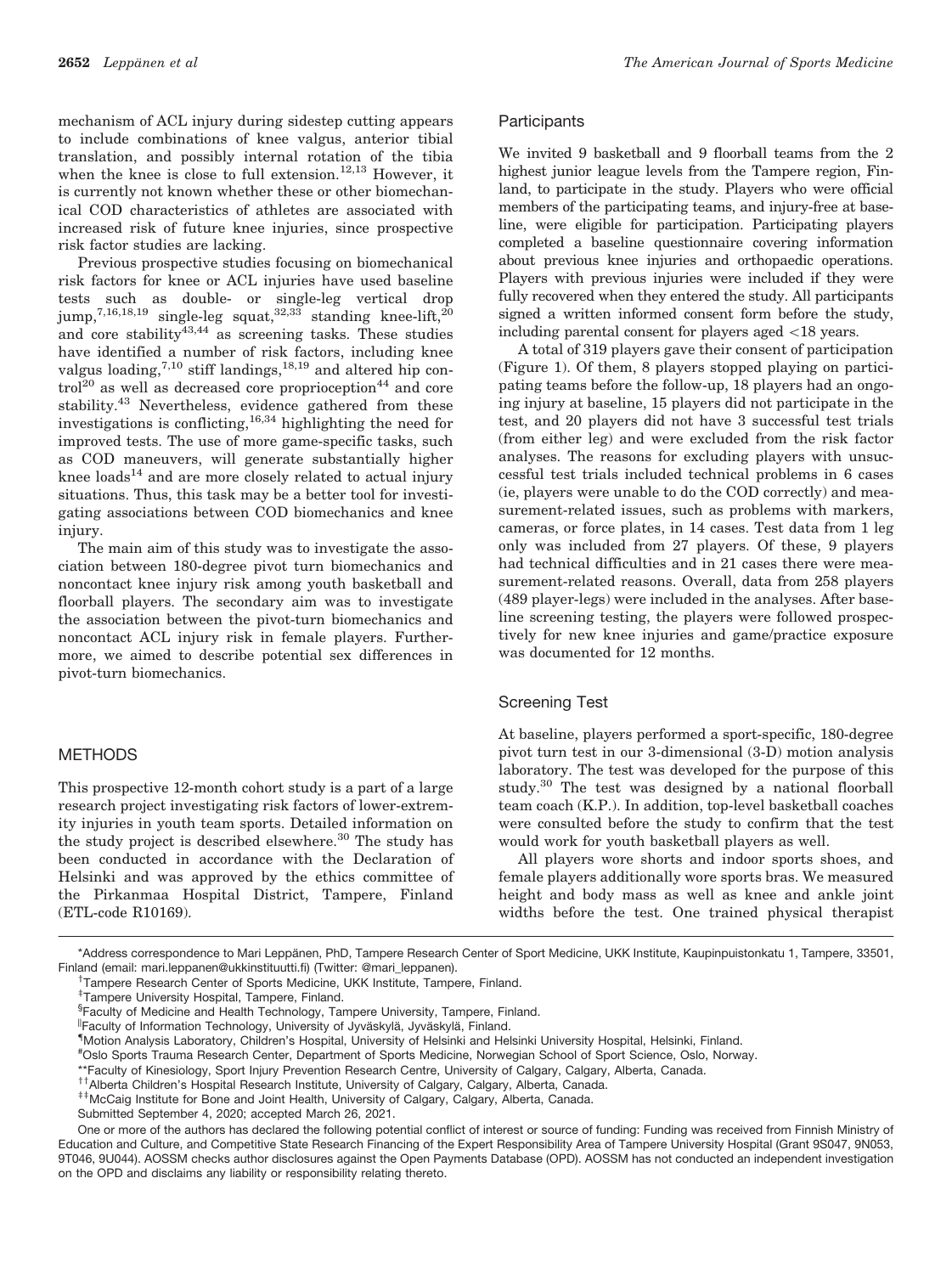

- Quit playing  $(n = 19)$
- Moved to another city  $(n = 3)$
- Changed club  $(n = 4)$
- Injury\* rest of follow up ( $n = 5$ )
- Unknown reason  $(n = 1)$

Figure 1. Flow of participants. The data from dropouts are included from the time they participated. \*Injury other than acute noncontact knee injury.

placed the reflective markers on all players. Bilateral placement of markers was carried out according to a Plug-in Gait full body model (Vicon) and included both upper body and lower body (on the shoe over the second metatarsal head and over the posterior calcaneus, lateral malleolus, lateral shank, lateral femoral epicondyle, lateral thigh, anterior superior iliac spine, and posterior superior iliac spine). Kinematic and kinetic calculations were performed using the proximal segment reference plane.

Before the test, each player performed a 5-min cycling warm-up. The players were allowed to perform 1 to 3 practice trials. The recorded trials were accepted if the player performed the test as instructed with maximal approach speed and full effort in the turn (visually evaluated), the entire foot landed on the force plate (each foot on separate force plates), and the markers stayed firmly on the player's skin throughout the trial.

Initially, the player started in a proper playing posture. Subsequently, the player received a quick pass from a study assistant and passed the ball back to the assistant (1-touch pass) (Figure 2). Then the player accelerated for 4 meters on her/his lateral direction, performed a quick 180-degree pivot turn on the force plates (Figure 3), and returned as fast as possible to the starting point where she/he received and passed the ball again (see Supplementary Video, available online).

# Motion Data Collection

Eight infrared, high-speed cameras (Vicon T40; Vicon) and 2 force platforms (BP6001200; AMTI) were used to record marker positions and ground-reaction force data



Figure 2. Setup for the change of direction test.



Figure 3. A floorball player performing the 180-degree pivot turn on the force plates.

synchronously at 300 and 1500 Hz, respectively. We conducted a static calibration trial before the test to determine the anatomic segment coordinate systems. Marker trajectories were identified using Vicon Nexus software. Both movement and ground-reaction force were filtered using a fourth-order Butterworth filter with cutoff frequencies of 15 Hz.<sup>15</sup> The contact phase was defined as the period when the unfiltered ground-reaction force exceeded 20 N.

#### Data Analysis

We analyzed kinetics and kinematics of the left knee (ie, outside leg) during right turns and kinetics and kinematics of the right knee during left turns. We collected 3 valid trials from both sides. The mean peak value of the trials was used in the analyses. To limit the number of variables tested, we aimed to focus on biomechanical variables of the knee during the contact phase of the 180-degree pivot turn. In addition, we used 1 variable to describe lateral trunk motion during the pivot turn. The predefined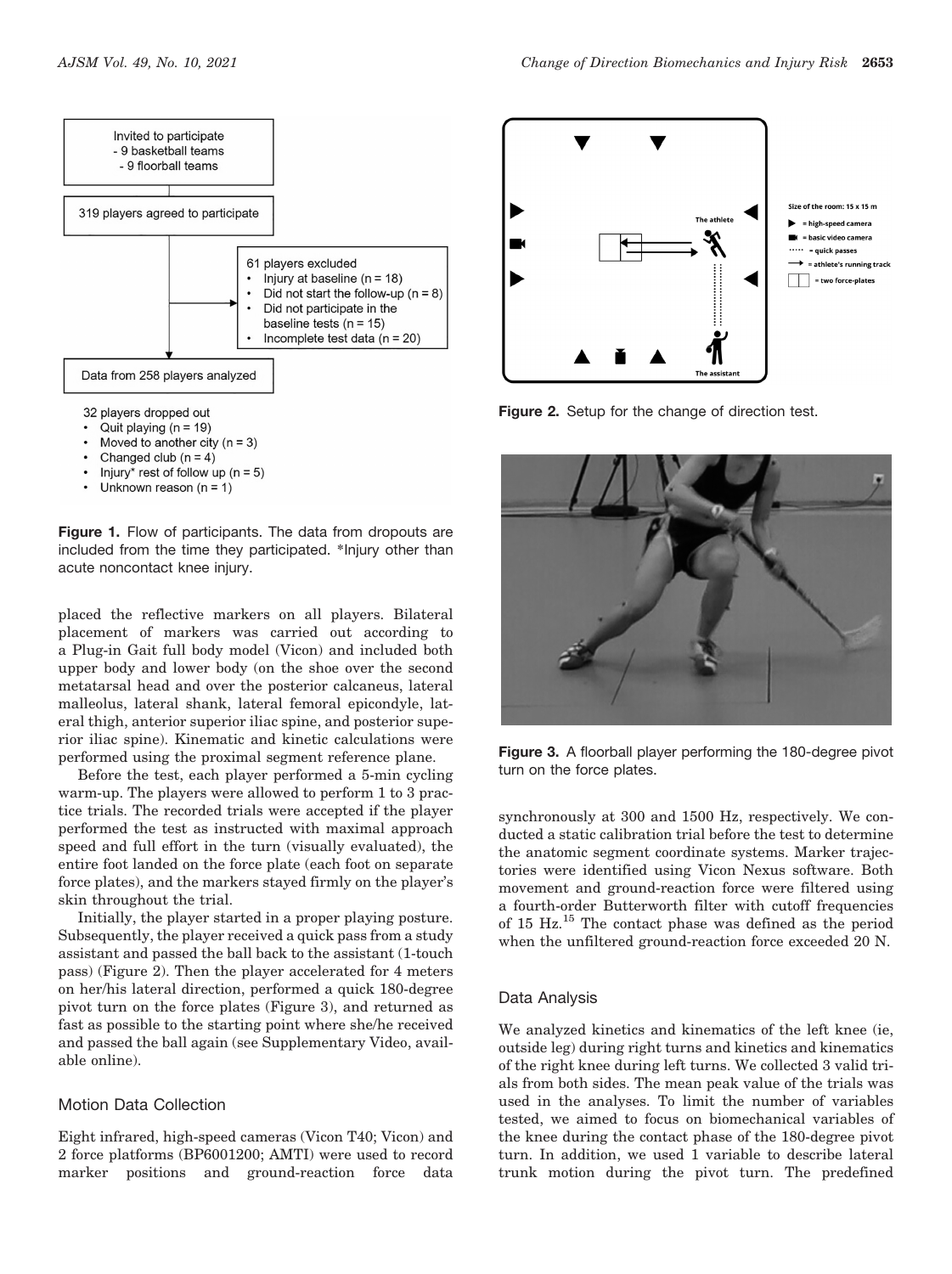|                       |                  | Basketball $(n = 130)$ | Floorball $(n = 128)$ |                   |  |  |  |
|-----------------------|------------------|------------------------|-----------------------|-------------------|--|--|--|
|                       | Male $(n = 70)$  | Female $(n = 60)$      | Male $(n = 79)$       | Female $(n = 49)$ |  |  |  |
| Age, y                | $15.3 \pm 1.9$   | $14.5 \pm 1.3$         | $16.9 \pm 1.4$        | $17.5 \pm 2.0$    |  |  |  |
| Height, cm            | $180.5 \pm 9.5$  | $168.4 \pm 6.6$        | $177.5 \pm 6.1$       | $166.5 \pm 5.9$   |  |  |  |
| Body mass, kg         | $70.0 \pm 13.4$  | $60.8 \pm 8.6$         | $68.9 \pm 7.9$        | $62.2 \pm 7.7$    |  |  |  |
| BMI                   | $21.3 \pm 3.0$   | $21.4 \pm 2.8$         | $21.9 \pm 2.2$        | $22.5 \pm 2.7$    |  |  |  |
| Playing experience, y | $7.2 \pm 3.1$    | $6.7 \pm 2.6$          | $8.7 \pm 2.9$         | $7.5 \pm 2.5$     |  |  |  |
| Practice exposure, h  | 17,493           | 10,273                 | 20,620                | 11,199            |  |  |  |
| Game exposure, h      | 532              | 457                    | 829                   | 505               |  |  |  |
| New knee injury, n    | 3                | 4                      |                       | 10                |  |  |  |
| New ACL injury, n     | $\boldsymbol{0}$ |                        | $\mathbf{0}$          | 7                 |  |  |  |

TABLE 1 Characteristics of the Participants  $(N = 258)^a$ 

"Data are reported as n or mean  $\pm$  SD. ACL, anterior cruciate ligament; BMI, body mass index.

biomechanical variables included peak vertical groundreaction force, peak trunk lateral flexion angle, and peak knee flexion and valgus angles, as well as peak knee flexion, abduction, and internal/external rotation moments. Knee joint angles and moments were calculated about an orthogonal axis system located in the proximal segment of a joint (thigh), whereas trunk movements were expressed in the laboratory coordinate system.

An open-source Python wrapping of Biomechanical ToolKit platform (BTK 0.3) and a custom Python Version 3.7.4 script were used for reading and modifying the kinematic and kinetic 3-D trajectories and force plate signals from the c3d files. Moreover, the standard open-source Python library for scientific computing (NumPy 1.16.5) was utilized in the extraction of the biomechanical variables from the imported raw time-series data vectors.

#### Injury and Exposure Registration

After the baseline tests, a 12-month follow-up was conducted during which acute time-loss knee injuries as well as exposure data were recorded.

A study physician was responsible for collecting the injury data. The physician contacted the teams once a week to check for possible new injuries. After each reported injury, the study physician performed a structured interview with the injured player using an injury report form. Practice- and game-related acute noncontact (ie, no direct contact to the knee) joint and ligament injuries of the knee area were registered. We recorded an injury if the player was unable to fully participate in a team practice session or game during the next 24 hours.<sup>8</sup> We recorded a new ACL injury if the injury was a noncontact ACL rupture confirmed by magnetic resonance imaging (MRI) that occurred during a team practice session or game.

During the follow-up, team coaches recorded individual player participation in practices and games in a team diary. Coaches completed these forms after each practice and game. We collected team diaries from the coaches on a monthly basis.

#### Statistical Methods

Descriptive statistics were reported as the mean and standard deviation. Group differences were analyzed using Mann-Whitney U test (SPSS Version 25.0; IBM).

Separate Cox mixed-effects regression models $^{35}$  were generated for each candidate risk factor. Hazard ratios with 95% CIs were calculated using R Version 3.5.1 (R Foundation for Statistical Computing). A new acute noncontact time-loss knee injury was the primary outcome and a new noncontact ACL injury was the secondary outcome of the analysis. The models included the monthly exposure time from the start of the follow-up until the first injury or the end of the follow-up. In addition, all models included sports club and leg as random effects. Both unadjusted and adjusted models were analyzed. In the adjusted models, we included potential confounders that might influence the risk of injury. First, potential confounders such as sex, age, height, body mass, sport, dominant leg, participation in adult league level games, and previous acute knee/ACL injury were included in a regression model. In the analyses of knee injury risk factors, we defined previous injury as any acute knee injury affecting either of the legs, and in the analyses of ACL injuries, we defined the previous injury as an MRI-confirmed ACL injury affecting either of the legs. Variables with a P value  $> .2$  were removed 1 by 1. Following the guideline of 10 events per 1 variable,  $31$  the variables with the lowest  $P$  values were included in the final models. Because all ACL injuries in our study occurred in female players, we analyzed ACL injury risk factors by including only female players.

#### RESULTS

Altogether 258 players (130 basketball and 128 floorball players) were included in the study (Table 1). Complete data for the baseline test and injury and exposure registration were obtained from 489 player-legs. A total of 18 new noncontact knee injuries were registered during the followup (incidence rate 0.3 injuries/1000 hours of exposure). Female players sustained 14 knee injuries and male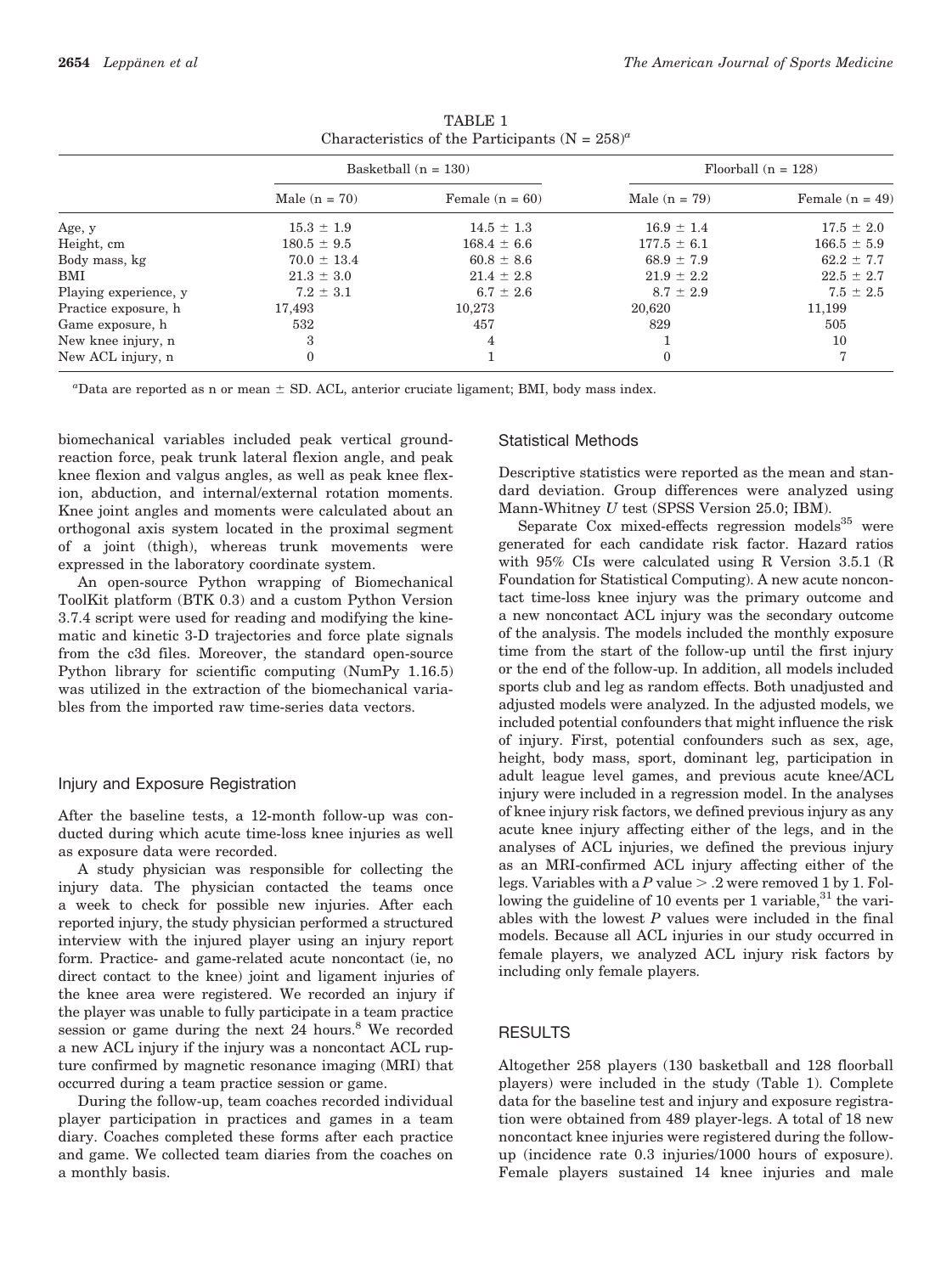| TABLE 2 |  |                                                                                                 |  |  |  |  |  |
|---------|--|-------------------------------------------------------------------------------------------------|--|--|--|--|--|
|         |  | Test Results in Female and Male Players ( $n = number of legs$ ) <sup><math>\alpha</math></sup> |  |  |  |  |  |

| Female $(n = 203)$ | Male $(n = 286)$ | P Value                      |
|--------------------|------------------|------------------------------|
| $20.5 \pm 2.7$     | $20.6 \pm 2.8$   | .66                          |
| $1.6 \pm 16.2$     | $-3.6 \pm 19.2$  | $\leq 01^c$                  |
| $62.6 \pm 6.9$     | $62.8 \pm 7.8$   | .74                          |
| $13.9 \pm 9.4$     | $2.0 \pm 8.5$    | $\leq 0.01$ <sup>c</sup>     |
| $2.3 \pm 0.5$      | $2.3 \pm 0.7$    | .85                          |
| $1.1 \pm 0.4$      | $1.2 \pm 0.5$    | $\leq 0.01$ <sup>c</sup>     |
| $0.4 \pm 0.2$      | $0.5 \pm 0.2$    | $\epsilon$ .001 <sup>c</sup> |
| $0.2 \pm 0.2$      | $0.2 \pm 0.1$    | .41                          |
|                    |                  |                              |

"Values are reported as mean  $\pm$  SD. GRF, ground-reaction force.

"Values are reported as mean ± SD. GRF, ground-reaction force.<br><sup>b</sup>Negative value refers to ipsilateral and positive value to contralateral flexion of the trunk in relation to the outside leg.  $\,^cP < .05$ .

|                                                  | All Players               |                               | Male Players |                                    |                | Female Players |                                     | Female Players                |     |                                |                                  |     |
|--------------------------------------------------|---------------------------|-------------------------------|--------------|------------------------------------|----------------|----------------|-------------------------------------|-------------------------------|-----|--------------------------------|----------------------------------|-----|
|                                                  | Knee Injury<br>$(n = 18)$ | No Injury<br>$(n = 471)$      | $P$ Value    | Knee Injury No Injury<br>$(n = 4)$ | $(n = 282)$    | P Value        | Knee Injury No Injury<br>$(n = 14)$ | $(n = 189)$ P Value           |     | ACL Injury<br>$(n = 8)$        | No Injury<br>$(n = 195)$ P Value |     |
| Peak vertical<br>GRF, N/kg                       | $19.8 \pm 1.8$            | $20.6 \pm 2.8$                | .24          | $21.7 \pm 1.6$                     | $20.6 \pm 2.9$ | .29            | $19.3 \pm 1.5$                      | $20.6 \pm 2.7$                | .05 | $18.7 \pm 1.3$ $20.6 \pm 2.7$  |                                  | .03 |
| Peak trunk lateral<br>flexion angle, deg         |                           | $0.6 \pm 18.8 - 1.5 \pm 18.2$ | .76          | $-6.5 \pm 18.1 - 3.5 \pm 19.2$     |                | .70            |                                     | $2.7 \pm 19.1$ $1.5 \pm 16.0$ | .84 | $-2.8 \pm 20.0$ 1.8 $\pm$ 16.1 |                                  | .42 |
| Peak knee flexion<br>angle, deg                  | $61.7 \pm 6.6$            | $62.8 \pm 7.5$                | .52          | $65.5 \pm 3.5$                     | $62.7 \pm 7.8$ | .38            | $60.7 \pm 6.9$                      | $62.8 \pm 6.9$                | .20 | $63.3 \pm 7.1$ $62.6 \pm 6.9$  |                                  | .89 |
| Peak knee valgus<br>angle, deg                   | $10.4 \pm 11.4$           | $6.8 \pm 10.6$                | .20          | $5.1 \pm 11.4$                     | $2.0 \pm 8.4$  | .54            | $11.9 \pm 11.4$ $14.0 \pm 9.2$      |                               | .38 | $16.1 \pm 12.6$ $13.8 \pm 9.3$ |                                  | .52 |
| Peak knee flexion<br>moment, $N·m/kg$            | $2.2 \pm 0.5$             | $2.3 \pm 0.6$                 | .55          | $2.6 \pm 0.5$                      | $2.3 \pm 0.7$  | .24            | $2.1 \pm 0.4$                       | $2.3 \pm 0.6$                 | .12 | $2.1 \pm 0.4$                  | $2.3 \pm 0.6$                    | .50 |
| Peak knee abduction<br>moment, N·m/kg            | $1.2 \pm 0.5$             | $1.2 \pm 0.5$                 | .94          | $1.5 \pm 0.7$                      | $1.2 \pm 0.5$  | .41            | $1.1 \pm 0.5$                       | $1.1 \pm 0.4$                 | .96 | $1.3 \pm 0.5$                  | $1.1 \pm 0.4$                    | .11 |
| Peak knee internal<br>rotation moment,<br>N·m/kg | $0.4 \pm 0.2$             | $0.5 \pm 0.2$                 | .26          | $0.7 \pm 0.3$                      | $0.5 \pm 0.2$  | .24            | $0.4 \pm 0.1$                       | $0.4 \pm 0.2$                 | .39 | $0.4 \pm 0.1$                  | $0.4 \pm 0.2$                    | .78 |
| Peak knee external<br>rotation moment,<br>N·m/kg | $0.2 \pm 0.1$             | $0.2 \pm 0.2$                 | .66          | $0.2 \pm 0.1$                      | $0.2 \pm 0.1$  | .76            | $0.2 \pm 0.1$                       | $0.2 \pm 0.2$                 | .85 | $0.2 \pm 0.1$                  | $0.2 \pm 0.2$                    | .93 |

TABLE 3 Test Results in Injured and Uninjured Legs<sup>a</sup>

 ${}^a$ Values are presented as mean  $\pm$  SD. GRF, ground-reaction force.

players 4 (incidence rates 0.6 and 0.1 injuries/1000 hours of exposure, respectively). Female players had a significantly higher rate of knee injuries compared with male players (incidence rate ratio, 6.2; 95% CI, 2.1-21.7). Of the knee injuries, 8 were ACL injuries and all of them affected female players. The other injuries included 3 knee hyperextension injuries, 2 lateral collateral ligament strains, a medial collateral ligament strain, a patellar dislocation, and 3 unspecified acute knee injuries.

Of the 18 players who suffered a knee injury during the follow-up, 5 players had sustained a previous acute knee injury: 2 players had an ipsilateral reinjury and 3 players had a contralateral reinjury. Out of 8 players with a new ACL injury, 3 had a previous ACL injury (1 ipsilateral and 2 contralateral reinjuries).

Female players displayed significantly larger mean peak knee valgus angles compared with male players (Table 2). Male players demonstrated significantly larger mean peak trunk lateral flexion angles compared with female players. In addition, significantly smaller mean peak abduction moments and internal rotation moments were observed in female players during the 180-degree pivot turn compared with male players.

Group comparisons revealed no significant differences in test results in players with knee injury compared with the uninjured (Table 3).

The results from regression analyses for unadjusted and adjusted models are presented in Table 4. In unadjusted models, increased knee valgus angle had a significant association for knee injury risk (hazard ratio for 1 degree increase in knee valgus: 1.04; 95% CI, 1.00-1.08;  $P = .03$ ). However, in adjusted models, none of the investigated variables were associated with the risk of knee or ACL injury.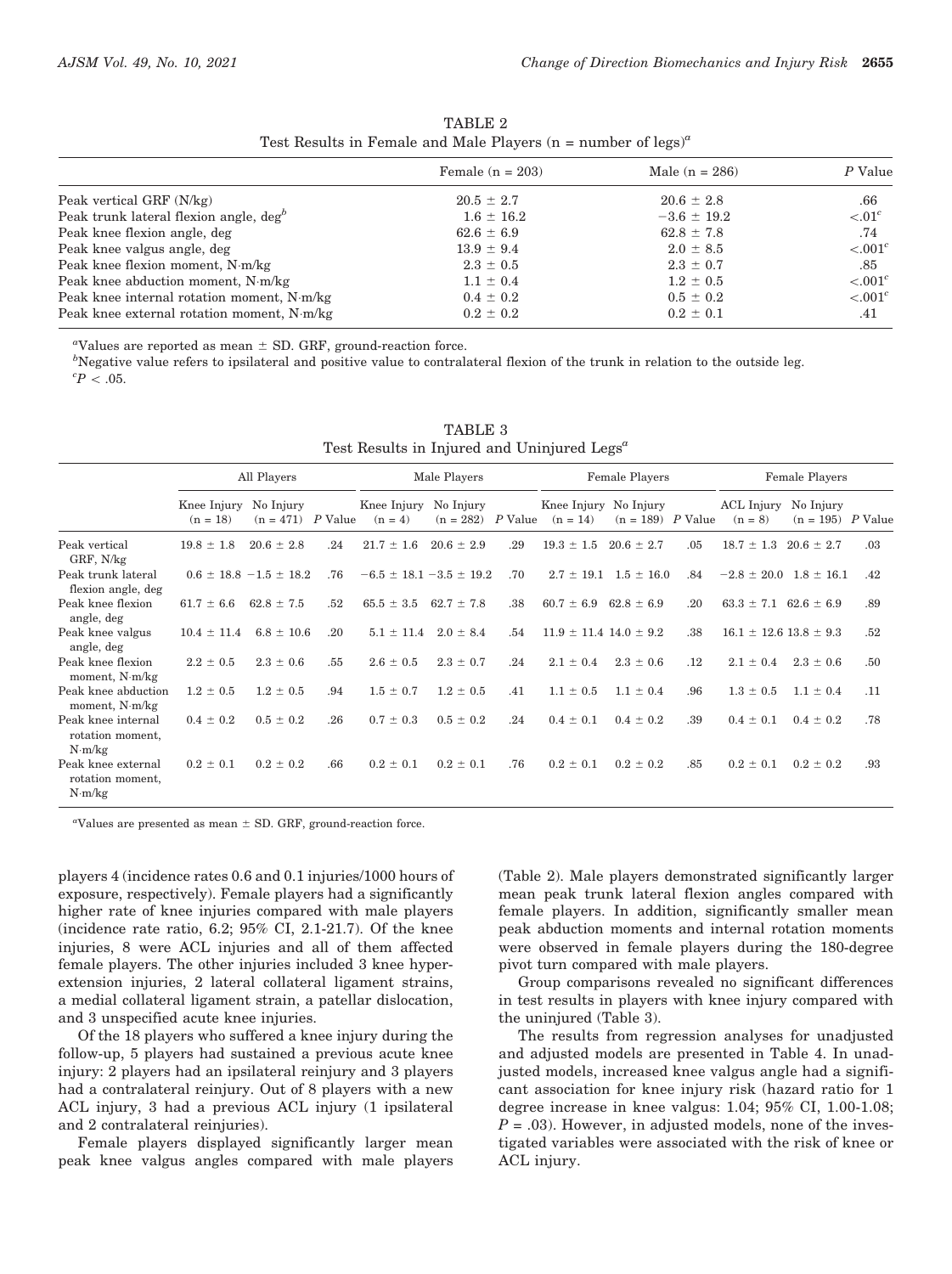|                                                                  |                        | Knee Injuries $(n = 18)$                                                              | ACL Injuries ( $n = 8$ ) <sup>b</sup> |                                           |  |
|------------------------------------------------------------------|------------------------|---------------------------------------------------------------------------------------|---------------------------------------|-------------------------------------------|--|
|                                                                  | Unadjusted Model       | Adjusted Model                                                                        | <b>Unadjusted Model</b>               | Adjusted Model                            |  |
| Peak vertical GRF, N/kg                                          | $0.90(0.90-1.08)$      | $0.92(0.76-1.11)$                                                                     | $0.70(0.49-1.00)$                     | $0.68(0.46-1.01)$                         |  |
| Adjustment factors                                               |                        | Sex, male 0.10 (0.03-0.33)                                                            |                                       | Age 1.46 (1.06-2.00)                      |  |
|                                                                  |                        | Playing years $1.30$ $(1.08-1.56)$                                                    |                                       |                                           |  |
| Peak trunk lateral flexion angle, deg                            | $0.99(0.97-1.02)$      | $1.00(0.98-1.03)$                                                                     | $1.01(0.97-1.05)$                     | $1.02(0.98-1.06)$                         |  |
| Adjustment factors                                               |                        | Sex, male 0.10 (0.03-0.33)                                                            |                                       | Age $1.52$ $(1.08-2.14)$                  |  |
|                                                                  |                        | Playing years $1.31(1.08-1.58)$                                                       |                                       |                                           |  |
| Peak knee flexion angle, deg                                     | $0.99(0.93-1.05)$      | $0.99(0.93-1.05)$                                                                     | $1.01(0.92 - 1.11)$                   | $1.01(0.91-1.11)$                         |  |
| Adjustment factors                                               |                        | Sex, male 0.10 (0.03-0.33)                                                            |                                       | Age $1.50(1.05-2.15)$                     |  |
|                                                                  |                        | Playing years $1.30$ $(1.08-1.57)$                                                    |                                       |                                           |  |
| Peak knee valgus angle, deg                                      | $1.04$ $(1.00-1.08)^c$ | $0.98(0.93-1.02)$                                                                     | $1.01(0.95-1.08)$                     | $1.00(0.93-1.07)$                         |  |
| Adjustment factors                                               |                        | Sex, male 0.07 (0.02-0.28)                                                            |                                       | Age $1.50(1.05-2.16)$                     |  |
|                                                                  |                        | Playing years $1.35(1.10-1.64)$                                                       |                                       |                                           |  |
| Peak knee flexion moment, N·m/kg                                 | $0.95(0.46-1.98)$      | $0.75(0.32 - 1.73)$                                                                   | $0.54(0.13-2.22)$                     | $0.37(0.07-1.84)$                         |  |
| Adjustment factors                                               |                        | Sex, male 0.10 (0.03-0.32)                                                            |                                       | Age $1.54$ $(1.10-2.16)$                  |  |
|                                                                  |                        | Playing years $1.31(1.09-1.58)$                                                       |                                       |                                           |  |
| Peak knee abduction moment, N·m/kg                               | $0.99(0.38-2.59)$      | $0.93(0.33-2.61)$                                                                     | $2.29(0.46-11.5)$                     | $1.24(0.21-7.44)$                         |  |
| Adjustment factors                                               |                        | Sex, male 0.10 (0.03-0.33)                                                            |                                       | Age $1.48(1.01-2.17)$                     |  |
|                                                                  |                        | Playing years 1.31 (1.08-1.58)                                                        |                                       |                                           |  |
| Peak knee external rotation moment, N·m/kg                       | $1.99(0.07-55.2)$      | $1.88(0.07-51.1)$                                                                     | $1.62(0.01-300.7)$                    | $2.78(0.02 - 482.8)$                      |  |
| Adjustment factors                                               |                        | Sex, male 0.11 (0.03-0.34)                                                            |                                       | Age $1.51(1.07-2.14)$                     |  |
|                                                                  |                        | Playing years $1.31 (1.09-1.57)$                                                      |                                       |                                           |  |
|                                                                  |                        |                                                                                       |                                       |                                           |  |
|                                                                  |                        |                                                                                       |                                       |                                           |  |
|                                                                  |                        |                                                                                       |                                       |                                           |  |
| Peak knee internal rotation moment, N·m/kg<br>Adjustment factors | $0.38(0.03-4.43)$      | $1.26(0.07-10.3)$<br>Sex, male 0.10 (0.03-0.34)<br>Playing years $1.30$ $(1.08-1.57)$ | $0.45(0.01-26.8)$                     | $0.70(0.00-21.8)$<br>Age 1.53 (1.07-2.19) |  |

TABLE 4 Association Between Biomechanical Variables and Knee and ACL Injury Risk<sup>a</sup>

a Values are reported as Cox hazard ratios (95% CI). ACL, anterior cruciate ligament; GRF, ground-reaction force.

b Only female players included.

 ${}^cP$  value  $\lt$  .05.

#### **DISCUSSION**

A large proportion of the acute knee injuries in basketball and floorball occur during COD maneuvers. Hence, this study aimed to investigate whether the COD technique with high knee loading during a 180-degree pivot turn is associated with future knee injury risk. Against our hypothesis, none of the investigated biomechanical factors during the contact phase of the outside leg during the 180 degree pivot turn were found to be risk factors for knee injuries in youth team sport players.

A high incidence of knee injuries in youth team sport players has been reported in several studies,<sup>1,2,28</sup> and female players, in particular, are at increased risk of knee injury.<sup>25</sup> Female athletes have been suggested to commonly display a so-called ''ligament dominance'' where external loads are absorbed by ligaments instead of muscles.<sup>9</sup> Currently, only 1 prospective study has been able to identify knee abduction loading as a risk factor for knee injuries using a vertical drop jump test.<sup>10</sup> Similar studies with higher statistical power<sup>16,19</sup> have not been able to replicate those findings. However, as the loads are far greater in COD maneuvers compared with drop jumps, $^{14}$  it seems more likely that we could detect knee load–related risk factors in such maneuvers. However, this was not the case in the current study. In our study,

we made the COD test more sport-specific by adding passing and receiving a ball before and after the 180-degree pivot turn. Nevertheless, we did not include unanticipated elements, which might have yielded even higher knee loading.38,39 Future studies are suggested to investigate biomechanical risk factors during sport-specific context.

The female players in our study displayed substantially larger peak knee valgus angles compared with their male counterparts, but on the other hand, the knee abduction loading was higher in male players, even though the vertical ground-reaction force and knee flexion moments were virtually identical between sexes. Thus, it seems that male players were able to control these loads better than female players. Importantly, knee abduction loads can be counteracted by muscle efforts of both quadriceps and hamstring muscles, $^{10}$  thus we cannot determine how great the loads were on the ligaments based on our measurements.

In our study, we observed large knee valgus angles in injured players  $(10.4^{\circ})$  and notably large valgus angles  $(16.1^{\circ})$  in female players with ACL injuries, but the difference between the injured and uninjured players was not significant, possibly due to sample size limitations. Interestingly, we also observed knee abduction moments of 1.3 N-m/kg in players with ACL injuries versus 1.1 N-m/kg in players without ACL injuries, corresponding to a 20% difference, which would likely have clinical importance. However, again there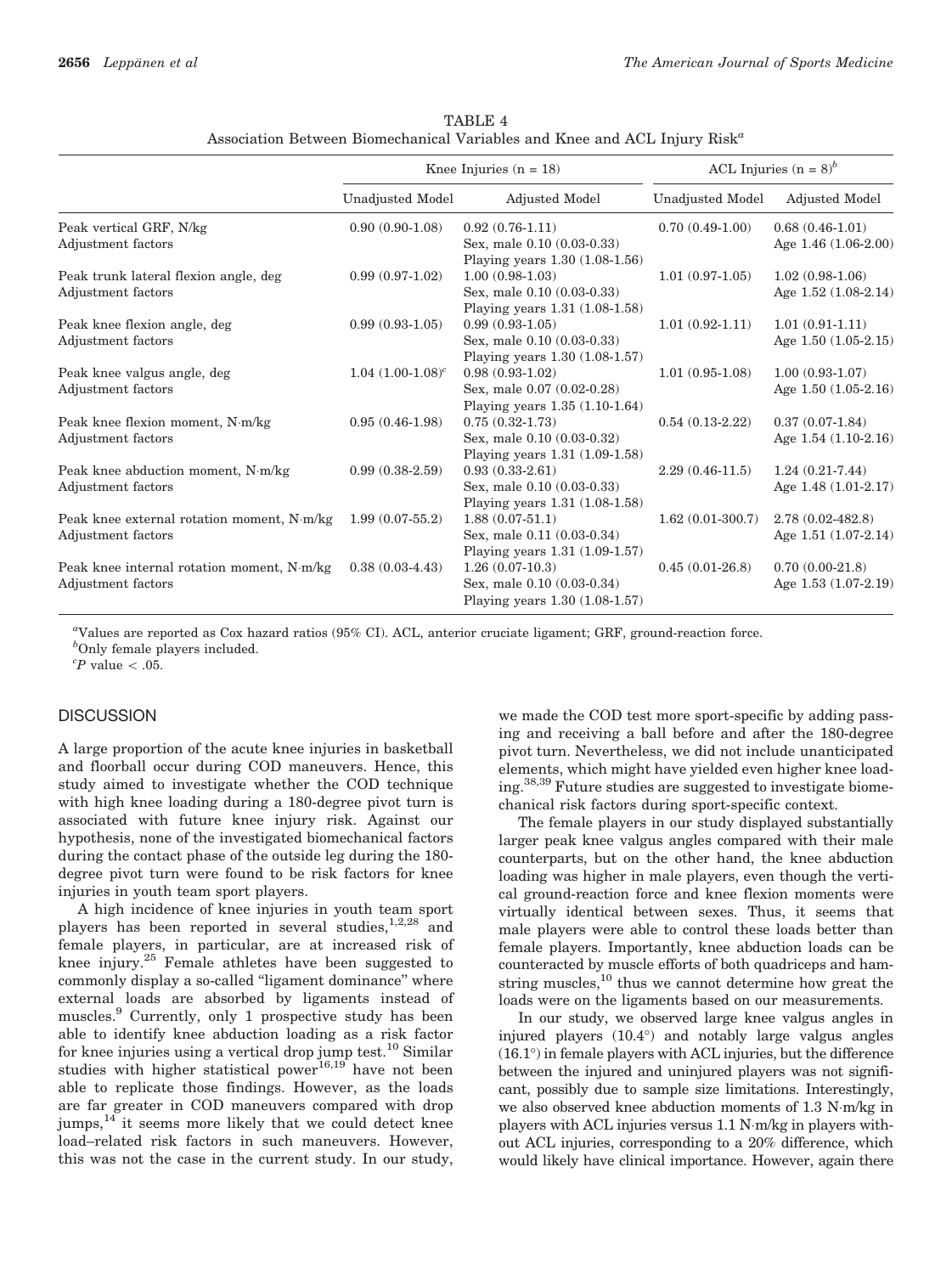was no statistical difference between groups; thus, new studies must be conducted to confirm whether knee abduction loading would show up as a risk factor in a larger study sample.

Increased trunk lateral flexion over the support leg has been shown to increase knee loading during cutting maneuvers $6,11$  and together with knee valgus also increase the risk of knee injury in female athletes.<sup>7</sup> Although female players suffered most of the knee injuries and all ACL injuries in our study, female players displayed greater contralateral trunk motion during the COD task in contrast to male players. Lateral trunk flexion does not therefore seem to influence injury risk in our current population.

Previous modeling and simulation studies have suggested that sagittal plane knee loading plays an important role in the ACL injury mechanism.38,39,42 Moreover sagittal plane stiffness has also been identified as a risk factor for ACL injuries.19 In this study, we did not find any associations between sagittal plane variables and injury risk. This may indicate that sagittal plane factors in such preplanned screening tasks are not predictive of the risk for a future injury. Still, given that sagittal plane loading contributes to ACL loading, it may still be wise to consider such loads when developing strategies to reduce injury risk.

The major strength of our study is that it includes a prospective study setting using dynamic task simulating real COD maneuvers. To our knowledge, no previously published prospective study has investigated knee biomechanics during cutting maneuvers as a risk factor for knee injuries.

Nevertheless, some limitations exist. The main weakness of our study is a relatively low number of injuries. Although our results were possibly affected by low statistical power, it is likely that factors with strong associations would have been detected. Future studies should aim to recruit larger number of players and conduct longer follow-ups to investigate risk factors with better precision. In addition, we tested players only at the baseline of the study, and we acknowledge that biomechanics may change in growing athletes. Furthermore, we could not objectively measure players' level of effort, and hence the technique might not reflect the true game situation.

Although 3-D motion analysis is considered the gold standard, errors may occur. Most commonly errors originate from marker placement<sup>24</sup> and skin artifacts.<sup>17</sup> To minimize the errors in marker placement, we used 1 physical therapist who was trained to place the markers uniformly and according to our protocol. Furthermore, reliability of sportspecific cutting tasks has been assessed earlier and shown to have good within- and between-session reliability, and adequate reliability can be obtained with using 3 trials only, supporting the use of these methods in our study.23

In conclusion, none of the investigated biomechanical variables of the 180-degree pivot-turn test were associated with knee injury risk in youth male and female team sports players, but due to the limited study size, only strong associations would be detected. All ACL injuries occurred in female players, and excessive knee valgus movement was far more common in youth female players compared with their male counterparts, possibly contributing to the sex difference in risk of ACL injury. The COD test used in

the current study is not useful to identify youth athletes at high risk for knee injury.

#### ACKNOWLEDGMENT

The authors thank all players and coaches for their contribution to the data collection. They are grateful to study physician Teemu Ekola and physical therapist Irja Lahtinen for their effort in data collection, Teemu Vornanen, MSc, for his effort in data preparation, statistician Kari Tokola for statistical advice, and all members of the research group. They acknowledge the funding from Finnish Ministry of Education and Culture, and Competitive State Research Financing of the Expert Responsibility Area of Tampere University Hospital (Grant 9S047, 9N053, 9T046, 9U044).

A Video Supplement for this article is available online.

#### **REFERENCES**

- 1. Agel J, Arendt EA, Bershadsky B. Anterior cruciate ligament injury in National Collegiate Athletic Association basketball and soccer: a 13 year review. *Am J Sports Med*. 2005;33(4):524-530.
- 2. Arendt E, Dick R. Knee injury patterns among men and women in collegiate basketball and soccer. NCAA data and review of literature. *Am J Sports Med*. 1995;23(6):694-701.
- 3. Besier TF, Lloyd DG, Cochrane JL, Ackland TR. External loading of the knee joint during running and cutting maneuvers. *Med Sci Sports Exerc*. 2001;33(7):1168-1175.
- 4. Boden BP, Dean GS, Feagin JA, Garrett WE. Mechanisms of anterior cruciate ligament injury. *Orthopedics*. 2000;23(6):573-578.
- 5. Brunner R, Friesenbichler B, Casartelli NC, Bizzini M, Maffiuletti NA, Niedermann K. Effectiveness of multicomponent lower extremity injury prevention programmes in team-sport athletes: an umbrella review. *Br J Sports Med*. 2019;53(5):282-288.
- 6. Dempsey AR, Lloyd DG, Elliott BC, Steele JR, Munro BJ. Changing sidestep cutting technique reduces knee valgus loading. *Am J Sports Med*. 2009;37(11):2194-2200.
- 7. Dingenen B, Malfait B, Nijs S, et al. Can two-dimensional video analysis during single-leg drop vertical jumps help identify non-contact knee injury risk? A one-year prospective study. *Clin Biomech*. 2015;30(8):781-787.
- 8. Fuller CW, Ekstrand J, Junge A, et al. Consensus statement on injury definitions and data collection procedures in studies of football (soccer) injuries. *Br J Sports Med*. 2006;40(3):193-201.
- 9. Hewett TE, Ford KR, Hoogenboom BJ, Myer GD. Understanding and preventing ACL injuries: current biomechanical and epidemiologic considerations - update 2010. *N Am J Sports Phys Ther*. 2010;5(4): 234-251.
- 10. Hewett TE, Myer GD, Ford KR, et al. Biomechanical measures of neuromuscular control and valgus loading of the knee predict anterior cruciate ligament injury risk in female athletes: a prospective study. *Am J Sports Med*. 2005;33(4):492-501.
- 11. Jamison ST, Pan X, Chaudhari AM. Knee moments during run-to-cut maneuvers are associated with lateral trunk positioning. *J Biomech*. 2012;45(11):1881-1885.
- 12. Koga H, Bahr R, Myklebust G, Engebretsen L, Grund T, Krosshaug T. Estimating anterior tibial translation from model-based image-matching of a noncontact anterior cruciate ligament injury in professional football: a case report. *Clin J Sport Med*. 2011;21(3):271-274.
- 13. Koga H, Nakamae A, Shima Y, et al. Mechanisms for noncontact anterior cruciate ligament injuries: knee joint kinematics in 10 injury situations from female team handball and basketball. *Am J Sports Med*. 2010;38(11):2218-2225.